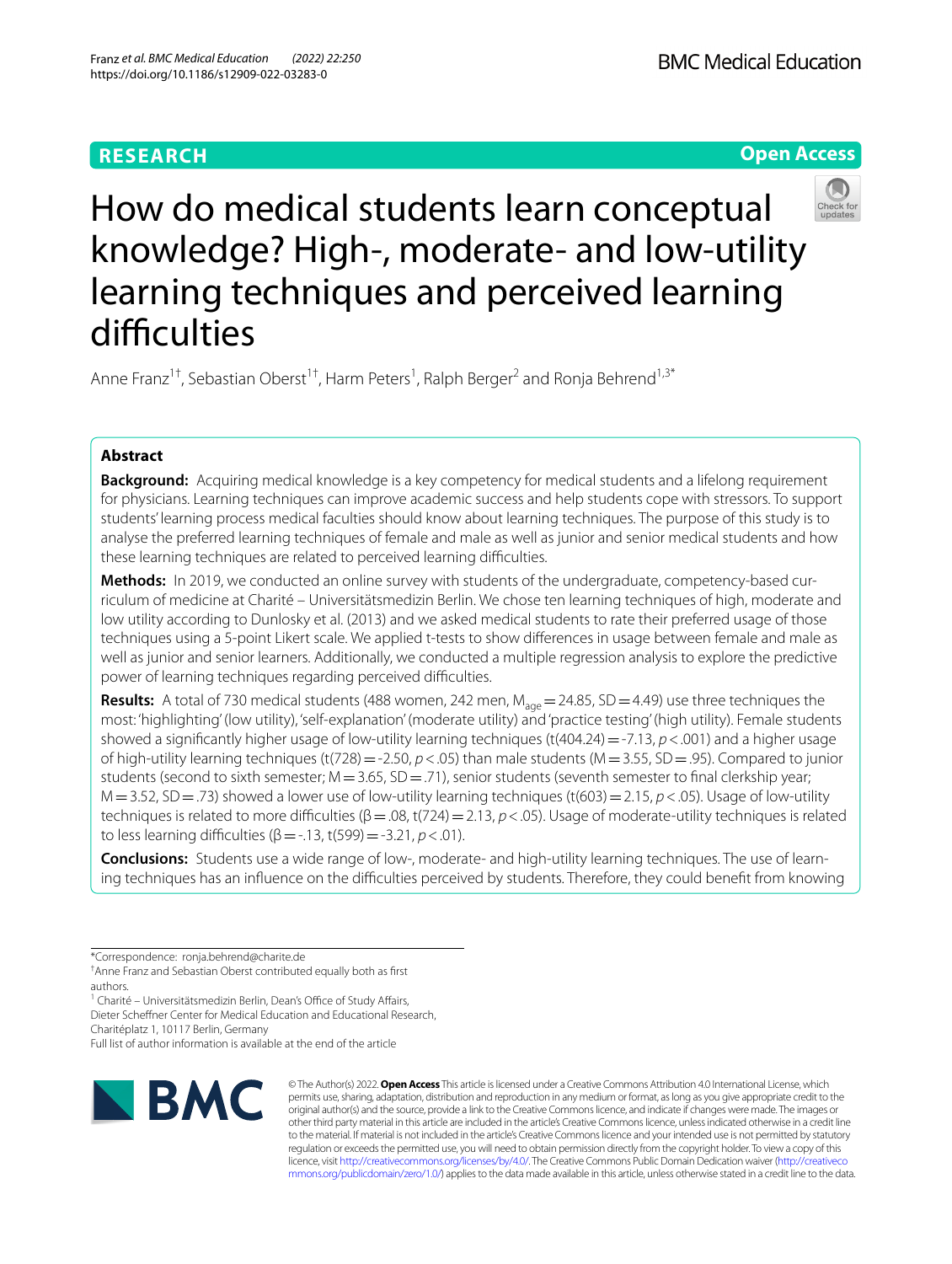about and using high-utility learning techniques to facilitate their learning. Faculties should inform their students about efective learning and introduce them to useful learning techniques.

Keywords: Learning techniques, Learning difficulties, Medical students

# **Introduction**

Due to constant progress in medicine, acquiring, expanding and questioning knowledge is a lifelong key competency for every physician [[1\]](#page-6-0). Medical students learn these skills within complex curricula, which is either traditional or integrated, with various types of teaching and learning formats and forms of assessment. All curricular characteristics have in common that medical students are trained to acquire knowledge, skills and attitudes to be optimally prepared for their clinical practice as physicians. The greatest stressors in medical students' learning are the workload at medical schools, performance pressure and study examinations [\[2](#page-6-1), [3](#page-6-2)]. Medical faculties should know about students' learning habits to be able to support students' ability to deal with stressors, solidify the ability to learn and fnd appropriate efective techniques to facilitate students' successful graduation.

Academic success is linked to a complex system of individual and external learning factors such as students' motivation, self-regulation, learning effort, environmental interactions, and financial and social support  $[4-6]$  $[4-6]$ . Learning techniques (e.g., early revision of topics; prioritization of learning needs; deeper learning; mind mapping) comprise one factor that infuences the academic success of high-achievement medical students [\[7](#page-6-5)]. Successful students (mostly or all A's) more likely physically attend classes, tend to study six to eight hours a day and review lecture material on the same day [[6\]](#page-6-4). Kumar et al. [[8\]](#page-6-6) identifed self-reported study habits of students with a higher score at the USA Medical Licensing Examination. They found that those who estimated completing more than 2000 practice questions also obtained higher scores. Previous research clusters learning into deep, surface, monitoring and strategic approaches. Deep approaches refer to an intention to understand (e.g., relating ideas), while surface approaches include unrefective learning (e.g., memorizing, reproducing). Monitoring approaches are related to a deep approach but describe a metacognitive aspect of learning. A strategic approach covers the organization of study (e.g., time management) and efort management (e.g., concentration) [[9\]](#page-6-7). Surface learning and poor time management are associated with worse academic performance at medical school, while strategic and deep learning approaches show a signifcant, positive correlation with academic success  $[10-13]$  $[10-13]$  $[10-13]$ . The results of learning techniques used among medical students difer in the literature. Chonkar et al. [\[14](#page-6-10)] reported that medical students' predominant learning approaches are of deep and strategic nature and that a minority uses the surface approach for learning. However, it is worth taking a closer look at the level of study: graduated students are more likely to adopt the approach of study monitoring, while undergraduate students increasingly use a surface approach for learning [\[14](#page-6-10)]. Samarakoon et al. [[15](#page-6-11)] reported that frst- and fnal-year students and postgraduate students mostly use surface approaches. Learning approaches can also be afected by the age of a medical student but not by gender [[16\]](#page-6-12). First-year medical students report preferring visual (demonstrations, photographs, and diagrams) and sequential learning styles (building up thoughts stepwise and linear instead of holistically thinking) [[17](#page-6-13)].

Derived from cognitive and educational psychology, Dunlosky et al. [\[18](#page-6-14)] developed evidence-based recommendations for ten learning techniques regarding utility (low, moderate, high). The authors based their choice for the ten learning techniques on a literature review on empirical evidence and on students' reports on their use of learning techniques. The authors evaluated the benefts of these techniques across four categories of variables: learning conditions, student characteristics, materials, and criterion tasks. Learning conditions include aspects of the learning environment in which the technique is implemented (e.g., group vs. individual learning; reading vs. listening). Student characteristics include variables such as age, interests, verbal ability, and prior knowledge. Materials include maps, diagrams, science defnitions and lecture content. Criterion tasks include diferent aspects, such as cued or free recall, problem solving, and comprehension. All ten techniques can be used by students without assistance and supervision. The techniques include practice testing and distributed practice (high utility); elaborative interrogation, self-explanation and interleaved practice (moderate utility); and summarization, highlighting (or underlining), keyword mnemonic, imagery use for text learning and rereading (low utility) [\[18](#page-6-14)].

Various studies have explored the learning techniques defned by Dunlosky et al. (2013). D'Antoni et al. [\[19](#page-7-0)] described how to learn information from a clinical anatomy textbook using efective strategies that have been experimentally validated through cognitive and educational psychology. The authors suggested embracing learning techniques such as 'distributed practice',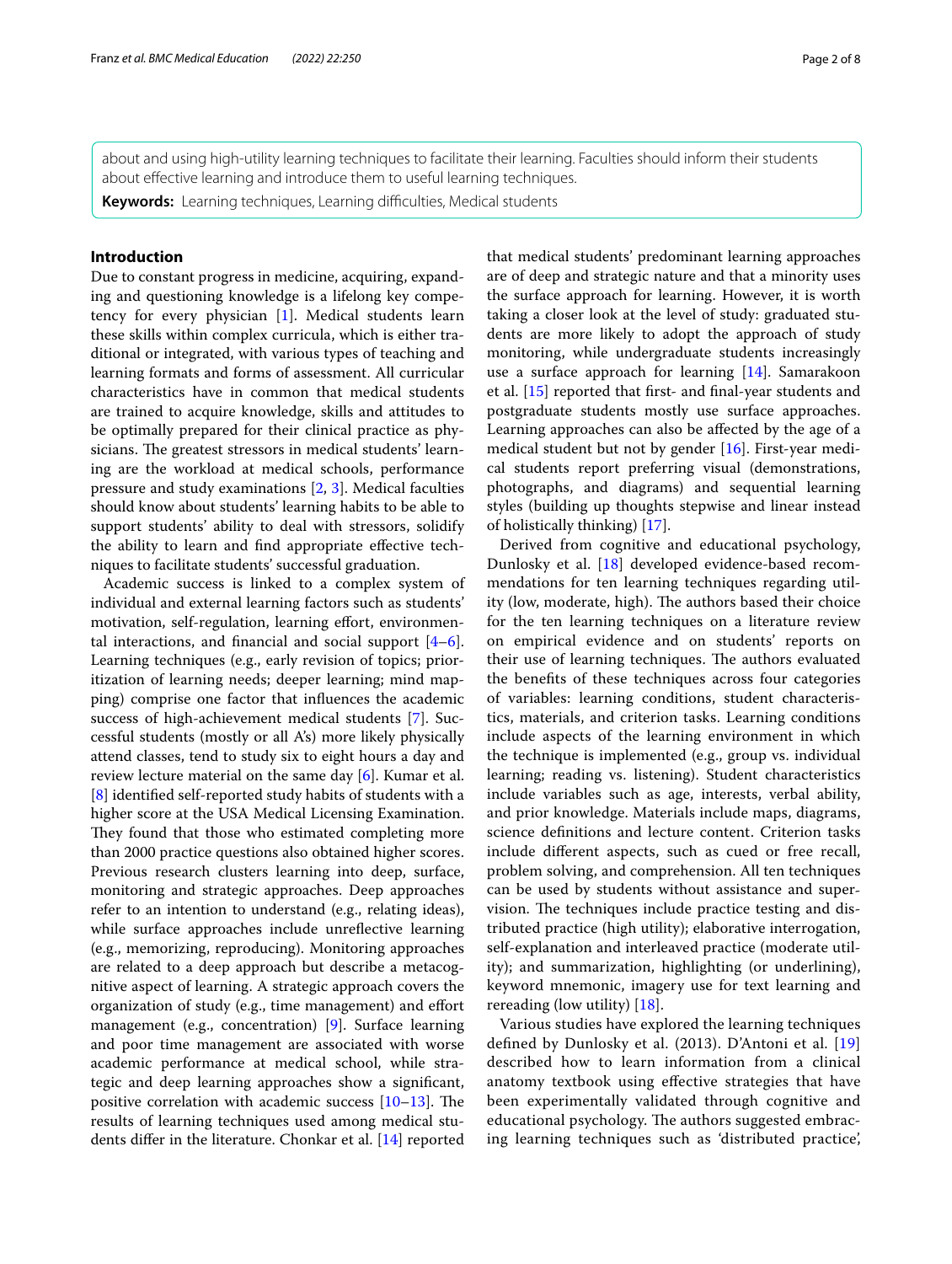'practice testing' and 'successive relearning' for learning anatomy. The following two publications from Piza et al. [[20\]](#page-7-1) and Lerchenfeldt & Nyland [\[21](#page-7-2)] indicated a lack of understanding of students for using the efective and useful learning techniques introduced by Dunlosky et al. [[18\]](#page-6-14). Piza et al. [[20](#page-7-1)] found that students of health professions use learning techniques that violate evidence-based principles. A majority of teachers in their study (89%) stated that they recommend that students use highly useful 'self-testing', but only 34% of their students actually reported using this learning technique. Additionally, a large number of the teachers recommended nonefficient learning techniques such as 'repeated reading' (31%) and 'highlighting' (31%) to their students. Lerchenfeldt & Nyland [[21\]](#page-7-2) analysed 2-year medical student preferences for diferent learning techniques during their psychopathology course and evaluated the efficacy of those learning techniques by correlating student use with academic performance. They found that students used half of their general study time focusing on the lowest-utility learning techniques (highlighting, keywords, re-reading, and summarization). There are differences in the use of techniques depending on students' learning in general or for exam preparation. The high-utility techniques 'practice testing' and 'self-elaboration' were only used by less than one-third of students in their general study time, although almost half of the pre-exam study time was spent on practice testing.

To better prepare students for clinical practice, medical schools have reformed their curricula and changed learning to integrated, interdisciplinary approaches with new methods of teaching and learning [[17,](#page-6-13) [22,](#page-7-3) [23](#page-7-4)]. In integrated curricula, a connection between preclinical and clinical courses combines conceptual and procedural knowledge. Conceptual knowledge represents the 'what', e.g., learning facts from a textbook is the basis for applying procedural knowledge, thus representing the 'how' and 'why' for solving medical problems [[24\]](#page-7-5). Students learn, e.g., anatomy or physiology (the 'what') together with clinical diseases and patient cases (the 'how' and 'why') in learning formats such as problem-based learning. The Harvard Medical School statutes an example when changing the curriculum to an integrated approach. In the new curriculum educators focus on how students learn and students are facilitated in their ability to apply knowledge in the clinical practice [[23\]](#page-7-4).

Both medical schools with traditional curricula and those with integrated curricula set high learning requirements (e.g., medical college admission test; A levels) for selection, which is a good predictor of performance in undergraduate medical training  $[10]$  $[10]$ . Therefore, it is reasonable that medical students have already required basic learning skills before they enter medical school. However, medical studies require a high level of commitment and hard learning, which can be overwhelming and challenging [\[2](#page-6-1), [3](#page-6-2)].

The purpose of this explorativestudy is to examine the learning habits of medical students at our institution with an integrated study program. We analysed 1) what learning techniques medical students in an integrated curriculum prefer and if there are diferences according to gender (female vs. male) or study progress (junior vs. senior students) and 2) how learning techniques of low, moderate and high utility are related to perceived learning difficulties.

# **Methods**

# **Setting**

We conducted the study with undergraduate students of the Modular Curriculum of Medicine (MCM), an integrated, modular, outcome-oriented and competency-based medical study program at the Charité – Universitätsmedizin Berlin (Charité). The MCM consists of 40 modules spanning ten semesters and culminating in a fnal clerkship year, which results in a total of six years, with 330 students enrolled each semester [\[25\]](#page-7-6). In addition to other forms of assessment, it is mandatory for the students to pass multiple-choice exams at the end of each semester. We asked all students at Charité Berlin to complete a standardized online questionnaire about their use of learning techniques and the difficulties they experience during their studies. The questionnaire was part of an online survey used to evaluate the MCM.

## **Sample and study protocol**

From January to March 2020, all students of the MCM from the second semester up to those in their fnal clerkship year  $(N=3431)$  were invited to take part in the evaluation at the end of the semester. We created the questionnaire using the survey software evasys (evasys GmbH Lüneburg, Germany). An invitation was sent out via e-mail directing the students to the online survey. After the invitation, we sent further e-mails to remind the students about the survey. To support the recruiting process, Facebook groups and posters on the campus were used to call for participation in the voluntary survey. Informed consent of all students was collected, and we used pseudonyms for the students. All data was saved in evasys after the students completed the survey. The study was approved by the ethics committee of the Charité (No. EA1/300/21).

### **Questionnaire on learning techniques**

The extent to which students use certain learning techniques during their studies was measured with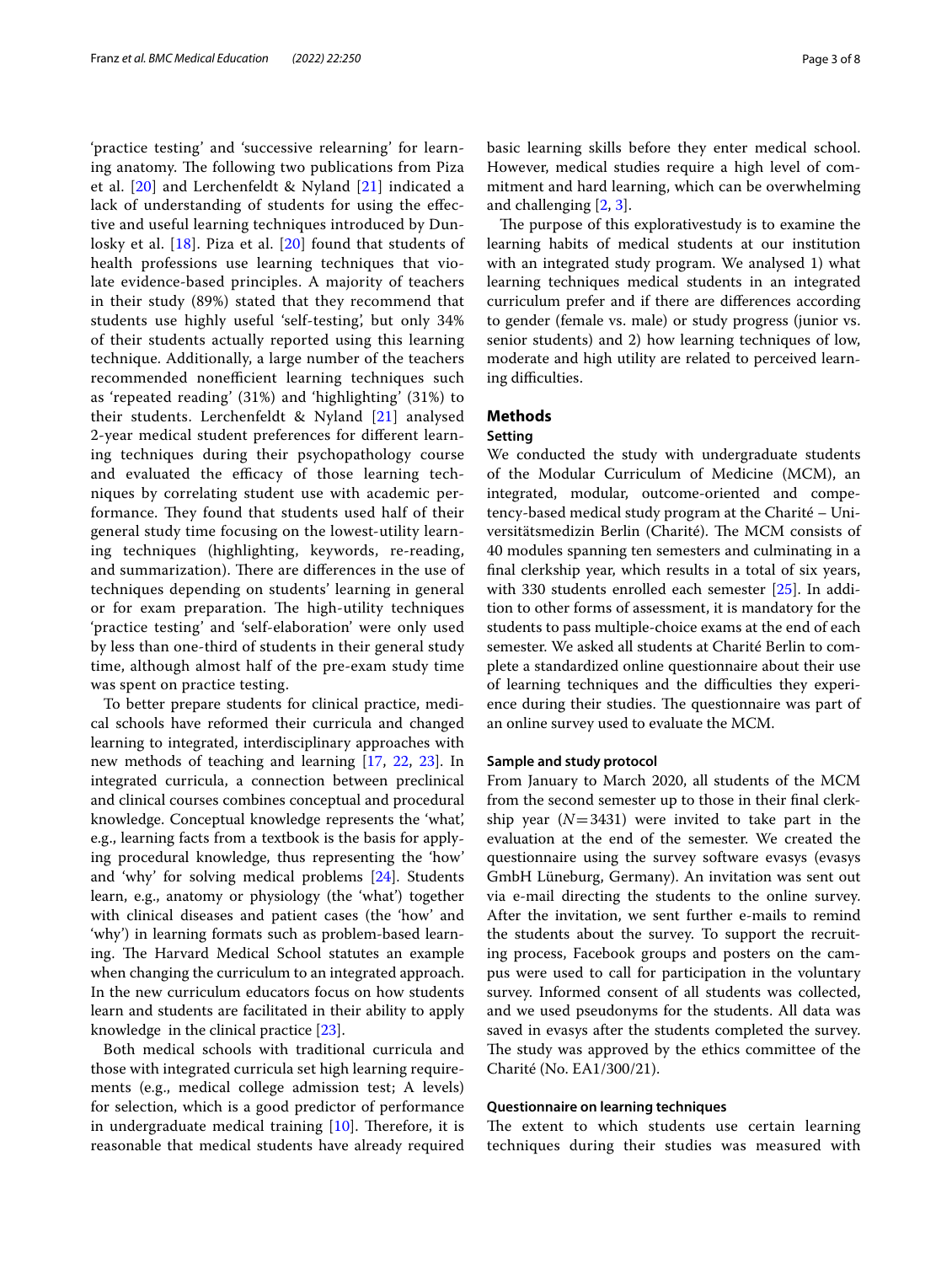a standardized questionnaire consisting of ten items describing common learning techniques (elaborative interrogation, self-explanation, summarization, highlighting/underlining, keyword mnemonic, imagery for text, rereading, practice testing, distributed practice and interleaved practice) as defned by Dunlosky et al. [[18](#page-6-14)]. Students had to rate on a 5-point scale  $(1=$ strongly agree;  $5=$ strongly disagree) to what extent they were using each technique (see Additional fle [1:](#page-6-15) Appendix 1). Giving multiple answers was possible. All items were recoded to indicate that high values represent high agreement ratings. The answer options of strongly agree and agree were taken together to calculate the percentage of an overall agreement of the students on their use of the learning techniques. For further analyses, all learning techniques were aggregated into techniques of low utility (summarization, highlighting/underlining, keyword mnemonic, imagery for text and rereading), moderate utility (elaborative interrogation, self-explanation and interleaved practice) and high utility (practice testing and distributed practice), as recommended by Dunlosky et al. [[18](#page-6-14)].

#### **Questionnaire on difculties during studies**

To capture the students' difficulties during their stud-

<span id="page-3-0"></span>**Table 1** Items of the standardized questionnaire to capture the difculties students experience during their studies

What causes you difficulties in your daily study routine? **1**=**very large difculties; 2**=**large difculties; 3**=**moderate difculties; 4**=**little difculties; 5**=**no difculties**

Performance requirements during studies To prepare exams efficiently The lack of freedom to close knowledge gaps

ies, we calculated the mean of four items on a 5-point scale (1 = very large difficulties;  $5 = no$  difficulties). All items were recoded to indicate that high values repre-sent a high level of difficulties (see Table [1](#page-3-0)).

# **Data analysis**

After data acquisition, we downloaded the data and transferred the dataset into IBM SPSS Statistics for Windows, version 25 (IBM Corp., Armonk, N.Y., USA). Descriptive and inferential analyses were performed in SPSS.

We calculated descriptive statistics for each of the ten learning techniques separately according to the extent of use reported by the students. We used two independent samples t-tests to compare the use of learning techniques aggregated according to utility categories (high, moderate, low) with both gender and study progress as grouping variables in one t-test each. To test whether learning techniques of high, moderate or low utility (independent variables) predicted difficulties experienced by the students during their studies (dependent variable), we utilized a multiple regression analysis and controlled for gender and study progress by entering both factors as additional independent variables.

# **Results**

## **Participants**

A total of 824 students responded (response rate: 24%), of which 94 students were excluded from the analysis because of missing relevant data. This resulted in a dataset of 730 students (488 women, 242 men,  $M_{\text{age}}=24.85$ ,  $SD = 4.49$ ) who completed the questionnaire. The final dataset contained 404 students categorized as junior students (second to sixth semester) and 326 senior students (seventh semester to fnal clerkship year).

#### **The overall use of learning techniques**

Table [2](#page-3-1) describes the students' usage of all ten common learning techniques according to Dunlosky et al. [\[18](#page-6-14)]. One technique in each utility category (low, moderate & high utility) reached comparably high agreement: 'highlighting/underlining' (low utility, 74%), 'self-explanation' (moderate utility, 74%) and 'practice testing' (high utility, 76%) reached the highest usage, while the students' lowest usage level was with 'interleaved practice' (moderate utility, 25%). It was notable that 'distributed practice' (47%) showed the second lowest usage even though it is considered a high-utility learning technique according to Dunlosky et al. [\[18\]](#page-6-14). 'Keyword mnemonic' as a low-utility

To master the amount of learning content **Table 2** The students' level of agreement on the use of common learning techniques according to Dunlosky et al. [[18\]](#page-6-14), *n*=730

<span id="page-3-1"></span>

| Learning technique             | Usage (in %) | Usage according to<br>utility in $(\%)$          |
|--------------------------------|--------------|--------------------------------------------------|
|                                |              |                                                  |
| Summarization                  | 52           | Low-utility learning<br>techniques:<br>60        |
| Highlighting/Under-<br>lining  | 74           |                                                  |
| Keyword Mnemonic               | 47           |                                                  |
| Imagery for Text               | 54           |                                                  |
| Rereading                      | 71           |                                                  |
| Elaborative Interroga-<br>tion | 60           | Moderate-utility learn-<br>ing techniques:<br>53 |
| Self-explanation               | 74           |                                                  |
| Interleaved Practice           | 25           |                                                  |
| Practice Testing               | 76           | High-utility learning<br>techniques:<br>62       |
| Distributed Practice           | 47           |                                                  |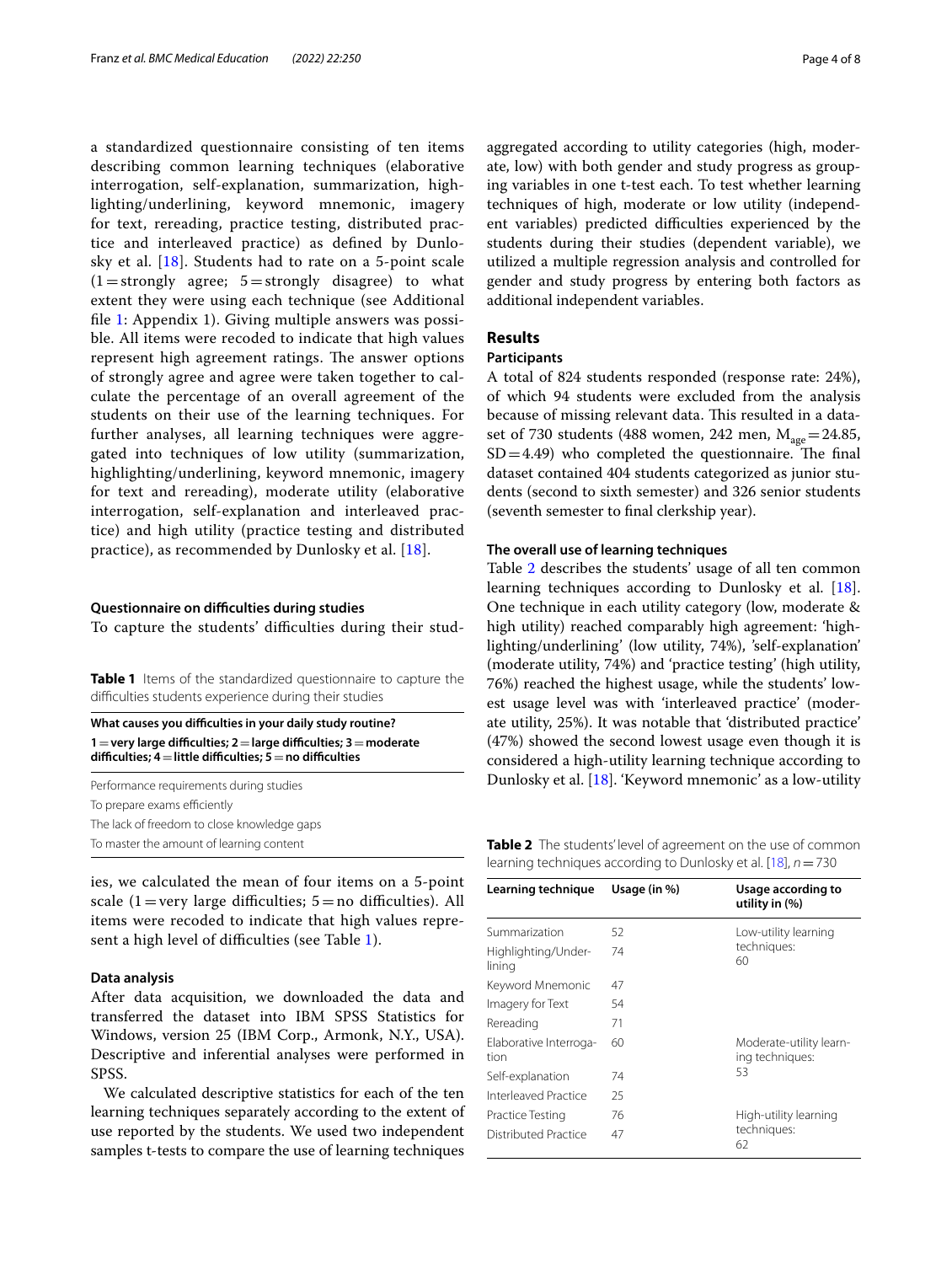learning technique reached the same level of usage (47%). When classifed into utility groups, students reported to use low-utility learning techniques ('summarization', 'highlighting/underlining', 'keyword mnemonic', 'imagery for text' and 'rereading') with an average of 60% and highutility learning techniques ('practice testing' and 'distributed practice') with an average of 62%. With an average of 53%, students used less learning techniques of moderate utility ('elaborative interrogation', 'self-explanation' and 'interleaved practice').

# **The use of learning techniques according to gender and study progress**

We used scores aggregated according to utility (low, moderate, high) to picture the diferences in the use of learning techniques according to gender. Compared to male students ( $M = 3.32$ ,  $SD = 0.78$ ), a t-test revealed that female students  $(M=3.73, SD=0.63)$  showed a signifcantly higher usage of low-utility learning techniques (t(404.24) = -7.13,  $p < 0.001$ ), which represented a medium effect (d = -0.60, 95% CI [-0.76; -0.44]) according to Cohen [\[26](#page-7-7)]. Furthermore, a t-test indicated that female students ( $M = 3.73$ ,  $SD = 0.90$ ) showed a significantly higher usage of high-utility learning techniques  $(t(728) = -2.50, p < 0.05)$  than male students (M = 3.55,  $SD = 0.95$ ), which represented a small effect (d = -0.20, 95% CI  $[-0.35; -0.04]$  according to Cohen  $[26]$  $[26]$ . There was no signifcant diference in the usage of moderate-utility learning techniques between female and male students.

We used scores aggregated according to utility (low, moderate, high) to capture the diferences in the use of learning techniques according to study progress. Compared to junior students ( $M=3.65$ ,  $SD=0.69$ ), a t-test indicated that senior students  $(M=3.52, SD=0.73)$ showed a signifcantly lower usage of low-utility learning techniques (t(728) = 2.38,  $p$  < 0.05), which represented a small effect  $(d=0.18, 95\% \text{ CI } [0.03; 0.32])$  according to Cohen [\[26](#page-7-7)]. Further t-tests indicated no signifcant diference in the usage of moderate- and high-utility learning techniques between junior and senior students.

# **Learning techniques, gender and study progress as predictors of difculties during studies**

Additionally, we tested whether all the discussed concepts (learning techniques, gender, study progress) predicted difficulties experienced by students during their studies. Multiple regression analysis revealed that all the factors together predicted 10% of the variance ( $R^2$  = 0.10, F(5, 724) = 16.37,  $p < 0.001$ ), which represented a low-tomedium prediction of variance of the difficulties during studies according to Cohen [\[26](#page-7-7)]. Higher usage of low-utility learning techniques signifcantly predicted more difficulties during studies ( $\beta$ =0.08, t(724)=2.13, *p*<0.05). Higher usage of moderate-utility learning techniques significantly predicted less difficulties during studies (β = -0.11, t(724) = -2.97,  $p < 0.01$ ). Gender significantly predicted difficulties during studies since female students experienced significantly more difficulties during studies than did male students ( $β = 0.11$ , t(724) = 2.98,  $p$ <0.01). Study progress significantly predicted difficulties during studies since senior students experienced significantly less difficulties during studies than junior students ( $\beta$  = -0.24, t(724) = -6.84, *p* < 0.001).

# **Discussion**

This study provides insight into the role of learning techniques and students' use of these learning techniques to master the requirements of the integrated medical curriculum at Charité. The results showed that students use a wide range of diferent learning techniques along different utility categories (low, moderate and high utility). The four most commonly used learning techniques are distributed across the three utility groups. Students use the basic learning techniques of 'repeated reading' and 'underlining', possibly to become fundamentally familiar with large amounts of material from textbooks. In our integrated curriculum, problem-based learning is a core element, which might explain why 'self-explanation' is frequently used by students. In contrast to the results of other publications [\[20,](#page-7-1) [21\]](#page-7-2), in our study, 'practice testing' was highly used by students. In Germany, an established and commercially available online system centred around multiple-choice questions from medical state examinations exists as a tool for 'practice testing', which could explain the high usage value of this particular learning technique. Moreover, only half of the students (45%) used the second high-utility learning technique, namely, 'distributed practice', possibly because students tend to use their majority of learning time prior to assessments (i.e., 'cramming') [\[18\]](#page-6-14).

The results of this study show that female students use a wider range of learning techniques and they report more learning difficulties. This is consistent with the findings of Hill et al. (2018), which show that female students report more difficulties with managing academic workload than male students [[2\]](#page-6-1). Furthermore, female students are at higher risk for mental illness and burnout during medical studies [[27\]](#page-7-8). Therefore, faculties should pay special attention to the needs of female students. On the one hand, they should give support in learning techniques, but also provide ofers to improve mental health.

The results show that senior students agree less about the use of low-utility learning techniques. It is possible that low-utility learning techniques are not sufficient in senior studies due to the performance demands and amount of material. This possibility goes hand in hand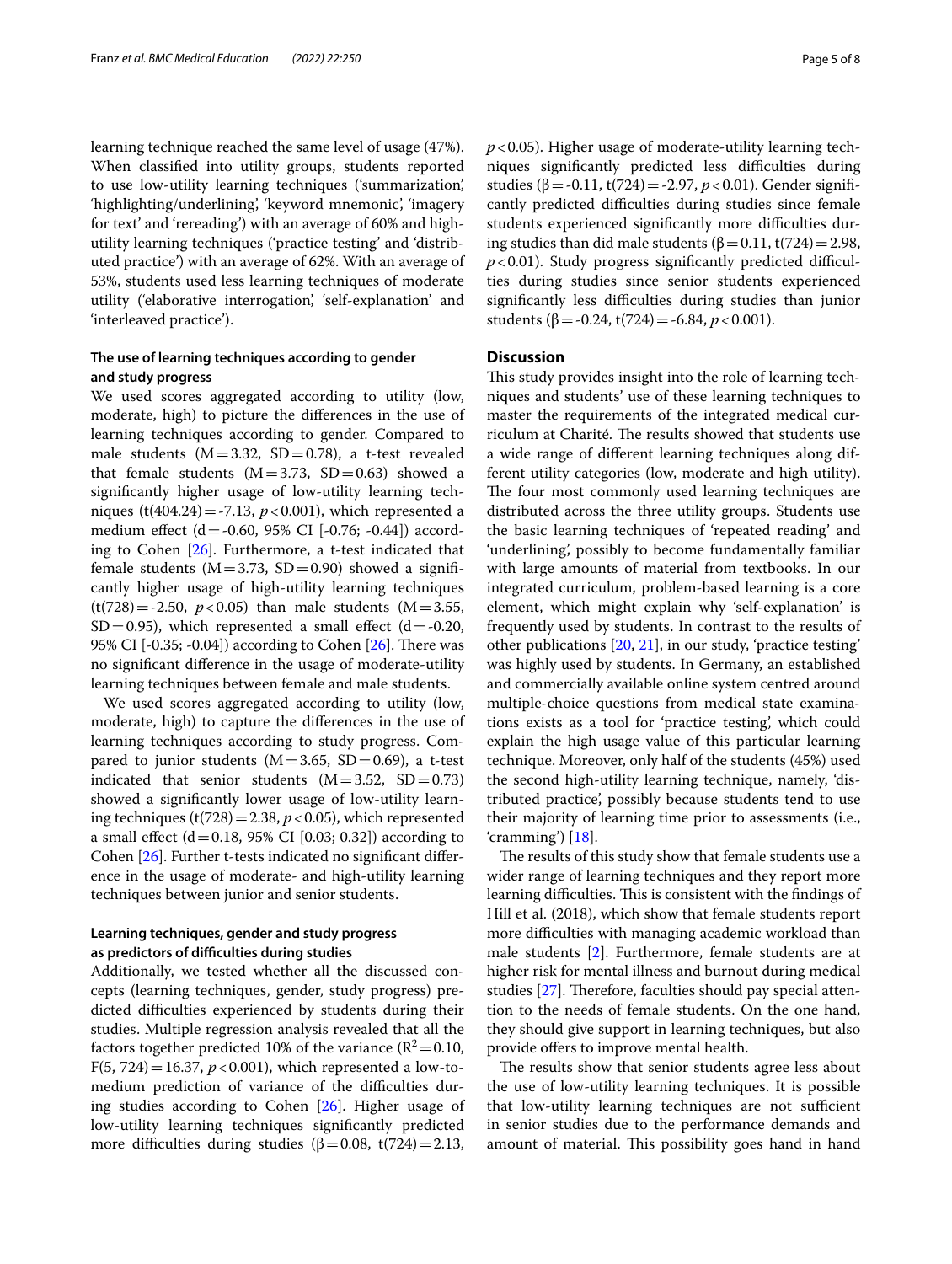with the learning progression from easy to hard learning content, which is provided in the study program. It is possible that the low-utility learning techniques are suffcient at the beginning but then become no longer suffcient in the progress of students' study. One explanation is that those who used low-utility learning techniques either failed in their studies or adapted more useful ways of learning.

Regarding the difficulties experienced by students, we observed that a higher level of agreement on the use of low-utility techniques predicted higher levels of perceived difculties. At the same time, moderate-utility learning techniques predicted fewer perceived difficulties. This result is logically comprehensible and shows that the use of learning techniques of diferent utility categories influenced the perceived difficulties. One would assume that the high-utility learning techniques would be associated with even fewer difficulties, which was not found in our data. An explanation for this outcome could be that the two high-utility learning techniques show diferent characteristics than those of the low- and moderate-utility techniques. Both high-utility learning techniques require that students use other learning techniques either before or in combination. 'Practice testing' is a learning technique that helps students recall information that they already learned before with another technique (e.g., 'practice testing' is used after acquiring knowledge due to 'rereading' and 'summarization'). On the other hand, 'distributed practice' (=learning over time) aims to organize the time management of learning. Therefore, 'distributed learning' must also be linked to another learning technique, e.g., distribute 'practice testing' in episodes over time.

Study progress is the most important predictor associated with perceived difficulties. Senior students may experience fewer difficulties because they have overcome initial difficulties in the progress of their studies. The reasons for this may be that they have learned coping strategies, learned to take advantage of offers of help and perhaps also learned to learn better by using the right learning techniques for themselves individually. Universities could create individual learning opportunities for their students that are adapted to the curriculum. One example is the changed curriculum of the Harvard Medical School which is based on best evidence principles from cognitive science, e.g. retrieval practice (test-enhanced learning), spaced practice (revisiting material learned over time) and interleaving (interspersing different materials) [[23](#page-7-4)]. Another example is motivating students to use the highly useful learning technique practice testing by including multiple choice questions at the beginning or at the end of courses. But of course, resources of medical schools are limited. Therefore, universities should provide support and information about learning opportunities to the students, but in the end the decision and responsibility which learning techniques are used lies on the students themselves.

# **Limitations**

The single-centre study had a large sample  $(N = 3431)$ and an acceptable response rate (24%). We only surveyed students from one integrated medical curriculum; thus, the transferability to other faculties is limited.

One should take into account that some of the learning techniques of Dunlosky et al. [[18\]](#page-6-14) depend on each other (e.g., using 'practice testing' without learning something before using another technique). This could have influenced the answers given by students.

Furthermore, it is likely that students also use other learning techniques, which were not asked in this study. Learning techniques according to Dunlosky et al. [[18](#page-6-14)] address learning of conceptual knowledge ('what'). During medical studies, applying procedural knowledge (practical skills, 'how') is essential as well [[24\]](#page-7-5) and considers other techniques, for example practical learning in the skillslab or workplace. In further research, it could be explored which other learning techniques are used by students.

Our model explains approximately 10% of the variance in perceived difficulties, which means that there must be various other reasons that have an impact on the experienced difficulties. These could be exogenous factors, such as the students' medical education context regarding living arrangements, the level of social support, work besides their studies, financial concerns, etc. [[28](#page-7-9)].

In further studies, the relationship between the learning techniques used by students and exam scores should be investigated. Moreover, further research should cover the relationships between the different learning techniques used to explore how high-utility learning techniques are connected with low and moderate learning techniques.

#### **Conclusions**

On the one hand, medical students are responsible for their own academic achievement; on the other hand, teachers have a major infuence on the success or failure of their students  $[5]$  $[5]$  $[5]$ . This work may help students rethink their learning techniques and utilize their full potential for their examination performance; however, it can also invite medical teachers to better inform students about efective learning techniques. Faculties can support students' learning by implementing information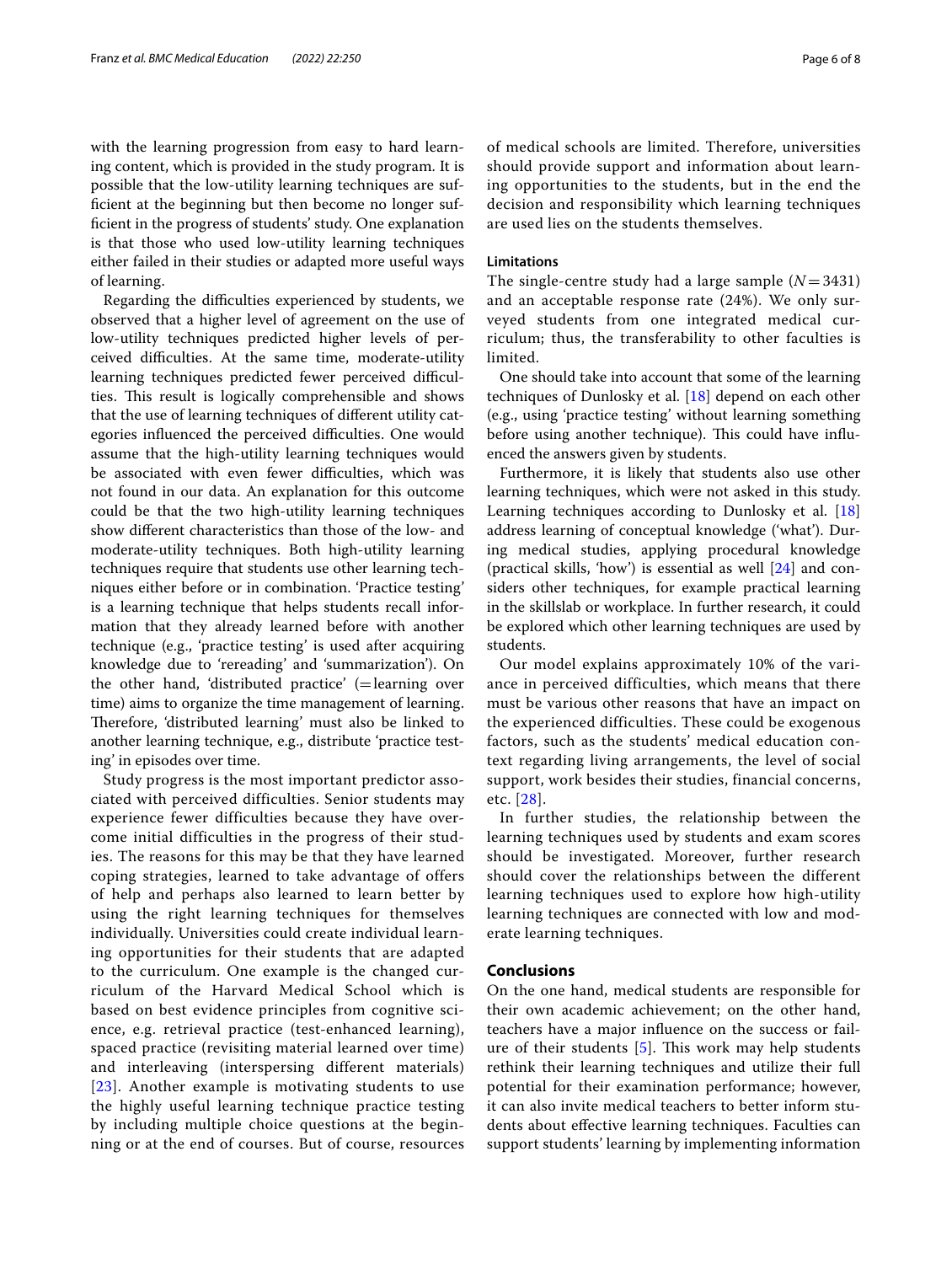about learning opportunities in the curriculum. Learning how to learn should also be part of the curriculum, and students should be informed about the diferent utilities of varying learning techniques. The results may help students and teachers facilitate students' learning and academic success.

### **Abbreviations**

Charité: Charité – Universitätsmedizin Berlin; MCM: Modular Curriculum of Medicine.

# **Supplementary Information**

The online version contains supplementary material available at [https://doi.](https://doi.org/10.1186/s12909-022-03283-0) [org/10.1186/s12909-022-03283-0](https://doi.org/10.1186/s12909-022-03283-0).

<span id="page-6-15"></span>**Additional fle 1.**

#### **Acknowledgements**

The authors would like to thank all the students who took part in the survey, as well as the students who were involved in the conception of the survey. Special thanks to all the students, colleagues and the whole development team of the reformed medical curriculum at Charité.

#### **Authors' contributions**

AF: study design, literature review, manuscript drafting, manuscript editing, data interpretation. SO: statistical analysis, manuscript drafting, manuscript editing, data interpretation. HP: study design, manuscript editing. RB: study design, manuscript editing. RB (last author): study design, manuscript drafting, manuscript editing, data interpretation, submission approval. Authors AF and SO contributed equally as co-frst authors. All authors read and approved the fnal manuscript.

#### **Funding**

Open Access funding enabled and organized by Projekt DEAL.

#### **Availability of data and materials**

The dataset used and analysed during this study are not publicly available due to ethical and regulatory restrictions is available from the corresponding author on reasonable request.

## **Declarations**

#### **Ethics approval and consent to participate**

All procedures in this study were carried out in accordance with the 1964 Helsinki declaration and its later amendments. The data were routinely collected as part of teaching evaluations. The Charité office for data protection approved the study protocol. The study was also approved by the ethics committee of the Charité (No. EA1/300/21).

Informed consent was obtained from all participants. They gave written electronic consent to participate in the study, data analysis and scientifc publication.

#### **Consent for publication**

Not Applicable.

#### **Competing interests**

The authors declare that they have no competing interests.

#### **Author details**

<sup>1</sup> Charité - Universitätsmedizin Berlin, Dean's Office of Study Affairs, Dieter Schefner Center for Medical Education and Educational Research, Charitéplatz 1, 10117 Berlin, Germany. <sup>2</sup> Charité - Universitätsmedizin Berlin, Dean's Office of Study Afairs, Department of Quality Assurance, Charitéplatz 1, 10117 Berlin, Germany.<sup>3</sup> Charité – Universitätsmedizin Berlin, Dean's Office of Study Affairs, Semester Coordination, Charitéplatz 1, 10117 Berlin, Germany.

Received: 6 December 2021 Accepted: 23 March 2022 Published online: 06 April 2022

#### **References**

- <span id="page-6-0"></span>1. Richardson D, Oswald A, Chan M-K, Lang ES, Harvey BJ, editors. Scholar. In: Frank JR, Snell L, Sherbino J, editors. CanMEDS 2015 Physician Competency Framework. Ottawa: Royal College of Physicians and Surgeons of Canada; 2015.
- <span id="page-6-1"></span>2. Hill M, Goicochea S, Merlo LJ. In their own words: stressors facing medical students in the millennial generation. Med Educ Online. 2018;23(1):1530558.
- <span id="page-6-2"></span>3. Matheson KM, Barett T, Landine J, McLuckie A, Soh NLW, Walter G. Experiences of psychological distress and sources of stress and support during medical training: a survey of medical students. Acad Psychiatry. 2016;40(1):63–8.
- <span id="page-6-3"></span>4. Moghadari-Koosha M, Moghadasi-Amiri M, Cheraghi F, Mozafari H, Imani B, Zandieh M. Self-efficacy, self-regulated learning, and motivation as factors infuencing academic achievement among paramedical students: a correlation study. J Allied Health. 2020;49:145–52.
- <span id="page-6-16"></span>5. Ratnapalan S, Jarvis A. how to identify medical students at risk of academic failure and help them succeed? an interview with a medical educator. Med Sci Educ. 2020;30:989–94.
- <span id="page-6-4"></span>6. Liles J, Vuk J, Tariq S. Study habits of medical students: an analysis of which study habits most contribute to success in the preclinical years. MedEdPublish. 2018;7:61. [https://doi.org/10.15694/mep.2018.0000061.1.](https://doi.org/10.15694/mep.2018.0000061.1)
- <span id="page-6-5"></span>7. Abdulghani HM, Al-Drees AA, Khalil MS, Ahmad F, Ponnamperuma GG, Amin Z. What factors determine academic achievement in high achieving undergraduate medical students? A qualitative study. Med Teach. 2014;36:43–8.
- <span id="page-6-6"></span>8. Kumar AD, Shah MK, Maley JH, Evron J, Gyftopoulos A, Miller C. Preparing to take the USMLE Step 1: a survey on medical students' self-reported study habits. Postgrad Med J. 2015;91:257–61.
- <span id="page-6-7"></span>Entwistle N, McCune V, Hounsell J. Approaches to studying and perceptions of university teaching‐learning environments: concepts, measures and preliminary fndings. Enhanced Teaching‐Learning Environments in Undergraduate Courses Project. Occasional Report 1. ETL Project, Universities of Edinburgh, Coventry and Durham 2002.
- <span id="page-6-8"></span>10. Ferguson E, James D, Madeley L. Factors associated with success in medical school: systematic review of the literature. BMJ. 2002;324:952–7.
- 11. Feeley A, Biggerstaff DL. Exam success at undergraduate and graduate entry medical schools: is learning style or learning approach more important? a critical review exploring links between academic success, learning styles, and learning approaches among school-leaver entry ("traditional") and graduate-entry ("nontraditional") medical students. Teach Learn Med. 2015;27:237–44.
- 12. Bickerdike A, O'Deasmhunaigh C, O'Flynn S, O'Tuathaigh CMP. Learning strategies, study habits and social networking activity of undergraduate medical students. Int J Med Educ. 2016;7:230–6.
- <span id="page-6-9"></span>13. Chiu YC, Liang JC, Hsu HY, Chu TS, Lin KH, Chen YY, Tsai CC. To examine the associations between medical students' conceptions of learning, strategies to learning, and learning outcome in a medical humanities course. BMC Med Educ. 2019;19:410.
- <span id="page-6-10"></span>14. Chonkar SP, Ha TC, Chu SSH, Ng AX, Lim MLS, Ee TX, Ng MJ, Tan KH. The predominant learning approaches of medical students. BMC Med Educ. 2018;18:17.
- <span id="page-6-11"></span>15. Samarakoon L, Fernando T, Rodrigo C. Learning styles and approaches to learning among medical undergraduates and postgraduates. BMC Med Educ. 2013;13:42.
- <span id="page-6-12"></span>16. Wickramasinghe DP, Samarasekera DN. Factors infuencing the approaches to studying of preclinical and clinical students and postgraduate trainees. BMC Med Educ. 2011;11:22.
- <span id="page-6-13"></span>17. Hernández-Torrano D, Ali S, Chan C. First year medical students' learning style preferences and their correlation with performance in diferent subjects within the medical course. BMC Med Educ. 2017;17:131.
- <span id="page-6-14"></span>18. Dunlosky J, Rawson KA, Marsh EJ, Nathan MJ, Willingham DT. Improving students' learning with efective learning techniques: promising directions from cognitive and educational psychology. Psychol Sci Public Interest. 2013;14(1):4–58.